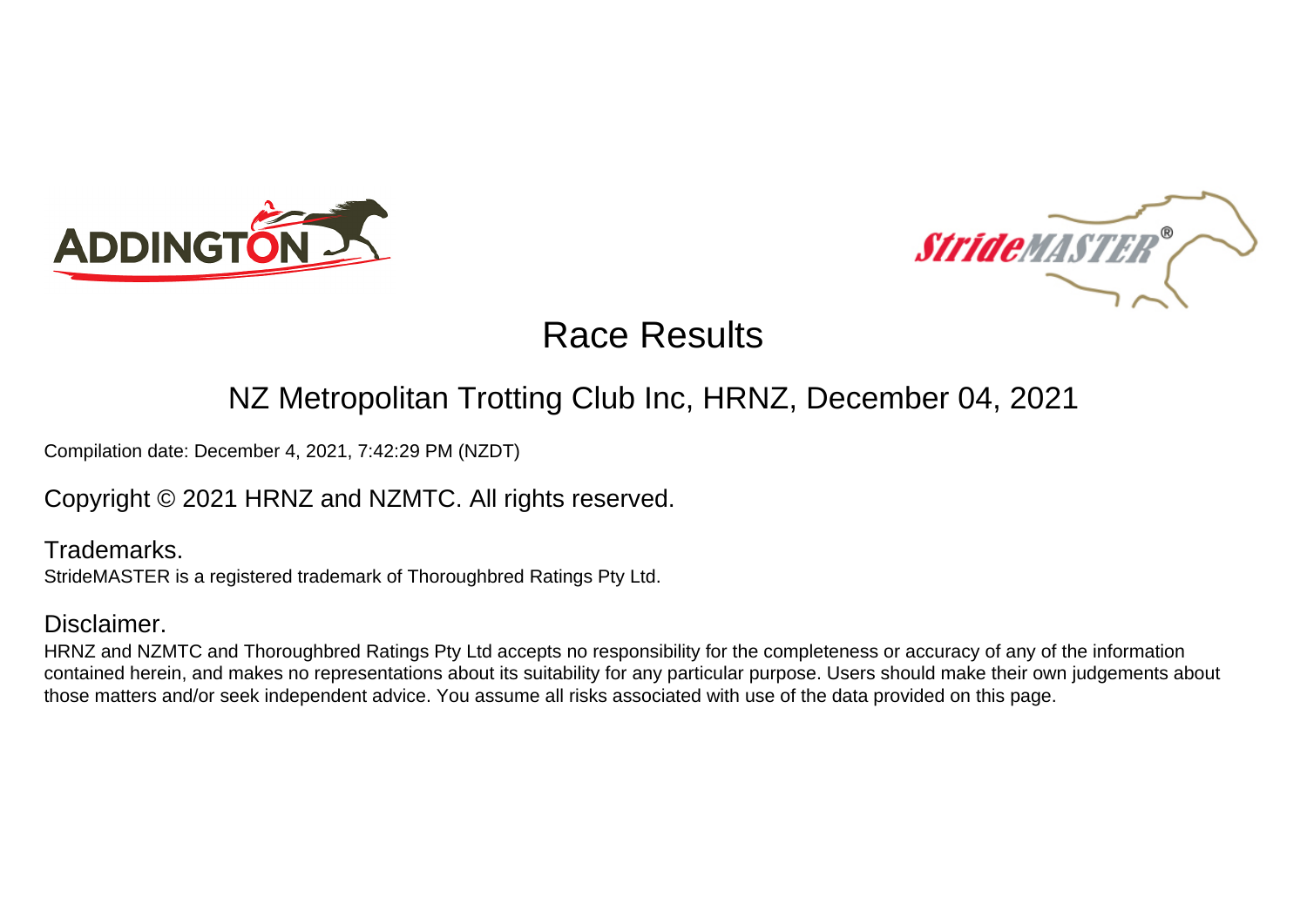

# Race Results



December 04, 2021, Race 4, COMMERCIAL DOOR SERVICES HANDICAP TROT, Distance 2600m, Addington - Survey 3200m

#### Cumulative Times

|                 | Result TAB no. | Horse (Barrier)   | 2600m        | 2400m                     |
|-----------------|----------------|-------------------|--------------|---------------------------|
| 1st             |                | Cochy Malc (0)    |              | $199.32$ (-)   183.01 (1) |
| 2 <sub>nd</sub> | 3              | Andoverlov (5)    | $199.46$ (-) | 182.86(2)                 |
| 3rd             | 2              | Overzealous (4)   | $200.29(-)$  | 183.70 (3)                |
| 4th             | 6              | The Dominator (1) | $200.52(-)$  | 181.33(7)                 |
| 5th             | 4              | Escargo (6)       | $200.81(-)$  | 183.61(5)                 |
| 6th             | 7              | One Apollo (3)    | $202.34(-)$  | 183.57 (6)                |
| 7th             | 5              | Dream Of Jea (2)  |              | 207.50 (-) 190.19 (4)     |

### Sectional Times

| Result          | <b>TAB no.</b> | Horse (Barrier)    | 2600m      | 2400m    |
|-----------------|----------------|--------------------|------------|----------|
| 1st             |                | Cochy Malc (0)     | $16.31(-)$ | 15.10(1) |
| 2 <sub>nd</sub> | 3              | Andoverlov (5)     | $16.60(-)$ | 14.66(2) |
| 3rd             | 2              | Overzealous (4)    | $16.59(-)$ | 15.11(3) |
| 4th             | 6              | The Dominator (1)  | $19.19(-)$ | 15.05(7) |
| 5th             | 4              | Escargo (6)        | $17.20(-)$ | 15.42(5) |
| 6th             | 7              | One Apollo (3)     | $18.77(-)$ | 14.67(6) |
| 7th             | 5              | I Dream Of Jea (2) | $17.31(-)$ | 15.14(4) |

Disclaimer.

HRNZ and NZMTC and Thoroughbred Ratings Pty Ltd accepts no responsibility for the completeness or accuracy of any of the information contained herein, and makes no representations about its suitability for any particular p matters and/or seek independent advice. You assume all risks associated with use of the data provided on this page.